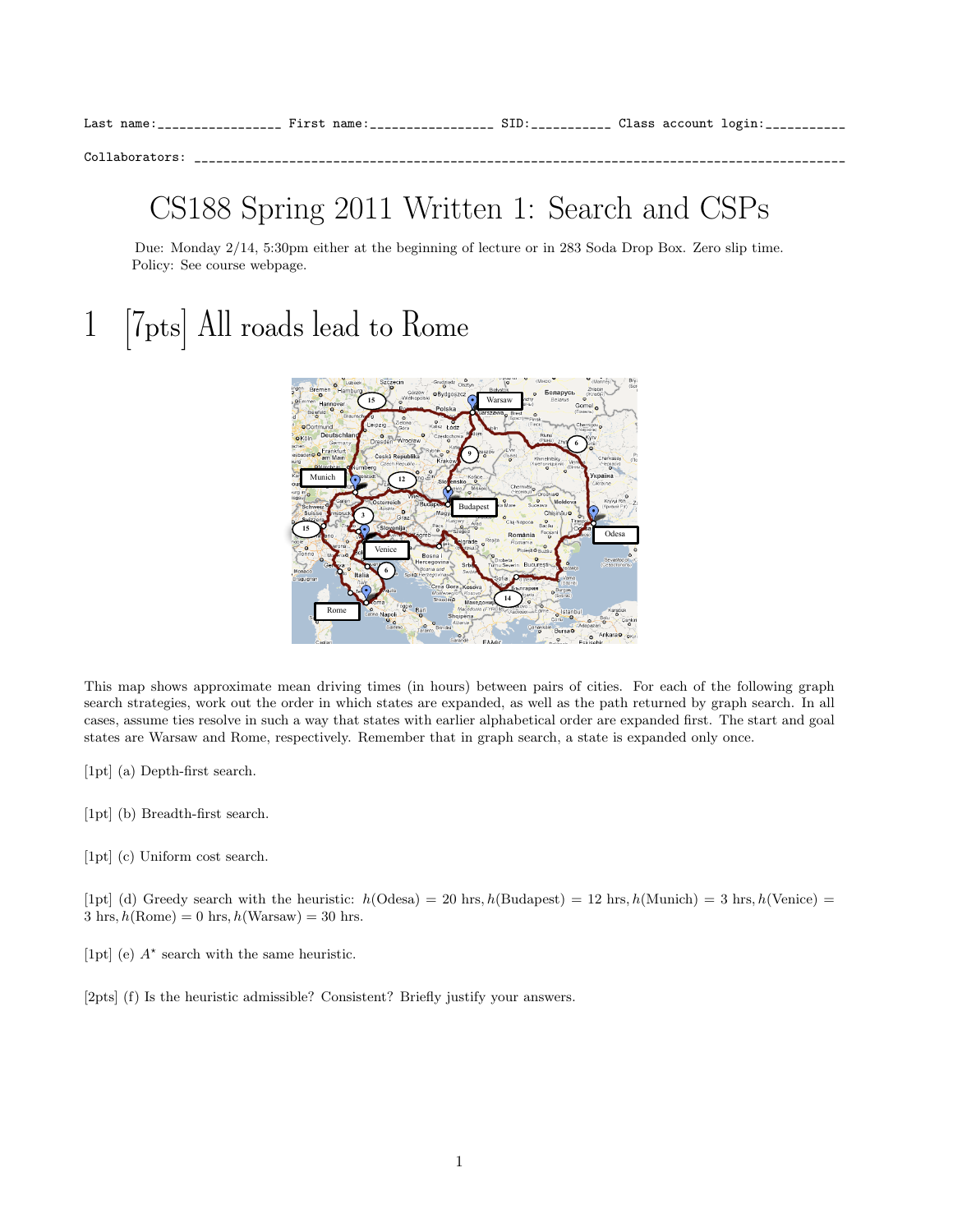# 2 Hive Minds (10 points)

You control one or more insects in a rectangular maze-like environment. At each time step, an insect can move into an adjacent square if that square is currently free, or the insect may stay in its current location. In the case of multiple insects adjacent insects cannot swap locations. Squares may be blocked by walls. There are N non-wall squares. Optimality is always in terms of time steps; all actions have cost 1 regardless of the number of insects moving or where they move. For each of the following scenarios, precisely but compactly define the state space and give its size. Then, give a non-trivial admissible heuristic for the problem and the maximum branching factor. Your answers should follow the format in the example case below. Full credit requires a minimal state space (i.e. do not include extra information) and a reasonable non-trivial heuristic. The illustrations are given as examples; your answers should not assume a specific maze.

Example: Lonely Bug You control a single insect as shown in the maze above, which must reach a designated target location X. There are no other insects moving around.



State space description: A tuple  $(x, y)$  encoding the x and y coordinates of the insect.

State space size: N.

Heuristic: The Manhattan distance from the insect's location to the target.

Maximum branching factor: 5

(a) (2 pts) Swarm Movement You control K insects, one blue and  $K - 1$  red. There are K target locations. In each time step all insects move simultaneously (or some may stay in place). Each insect can go to any target location. An example is shown here:



#### State space description:

State space size:

Maximum branching factor:

Heuristic: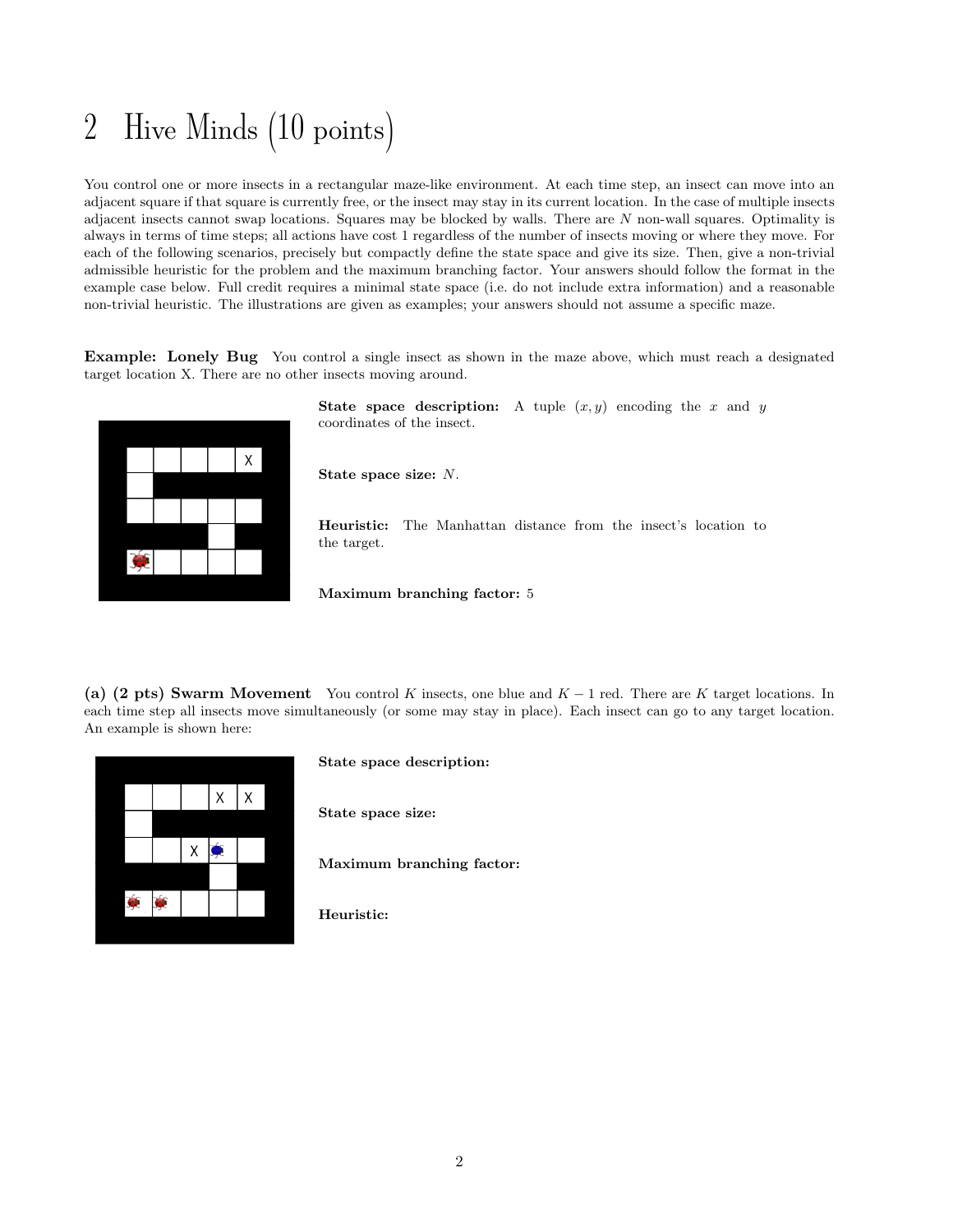(b) (2 pts) Patrolling Guards You again control a single insect, but there are G spiders patrolling known paths as shown below. Specifically, at time t each guard g will be at position  $(x_g(t), y_g(t))$  (in general, guard movements need not be a function of a guard's current location, but you may assume that the tuple of guard positions follows a known pattern that repeats with period T). Similarly to (a), your insect cannot take an action which moves it into either a guard's current location or the location a guard is about to occupy.



### State space description:

State space size:

Maximum branching factor:

Heuristic:

(c) (2 pts) Step on It Your single insect is alone in the maze again. This time, it can speed up as long as it doesn't change direction. Specifically, after a move of v squares in some direction, it can move up to  $v + 1$  squares in that same direction on the next time step. It can move fewer than  $v + 1$  squares in that direction, as well, and it can move one square in any other direction (or stand still). Moving  $v$  squares requires that all intermediate squares passed over, as well as the v-th square, currently be empty. The cost of a multi-square move is still 1 time unit. Let  $L$  be the size of the longest straight corridor in the maze. In the example below,  $L = 7$  and the dots in the maze below indicate where the insect will be after each time step in the optimal (fewest time step) plan:



#### State space description:

State space size:

Maximum branching factor:

Heuristic: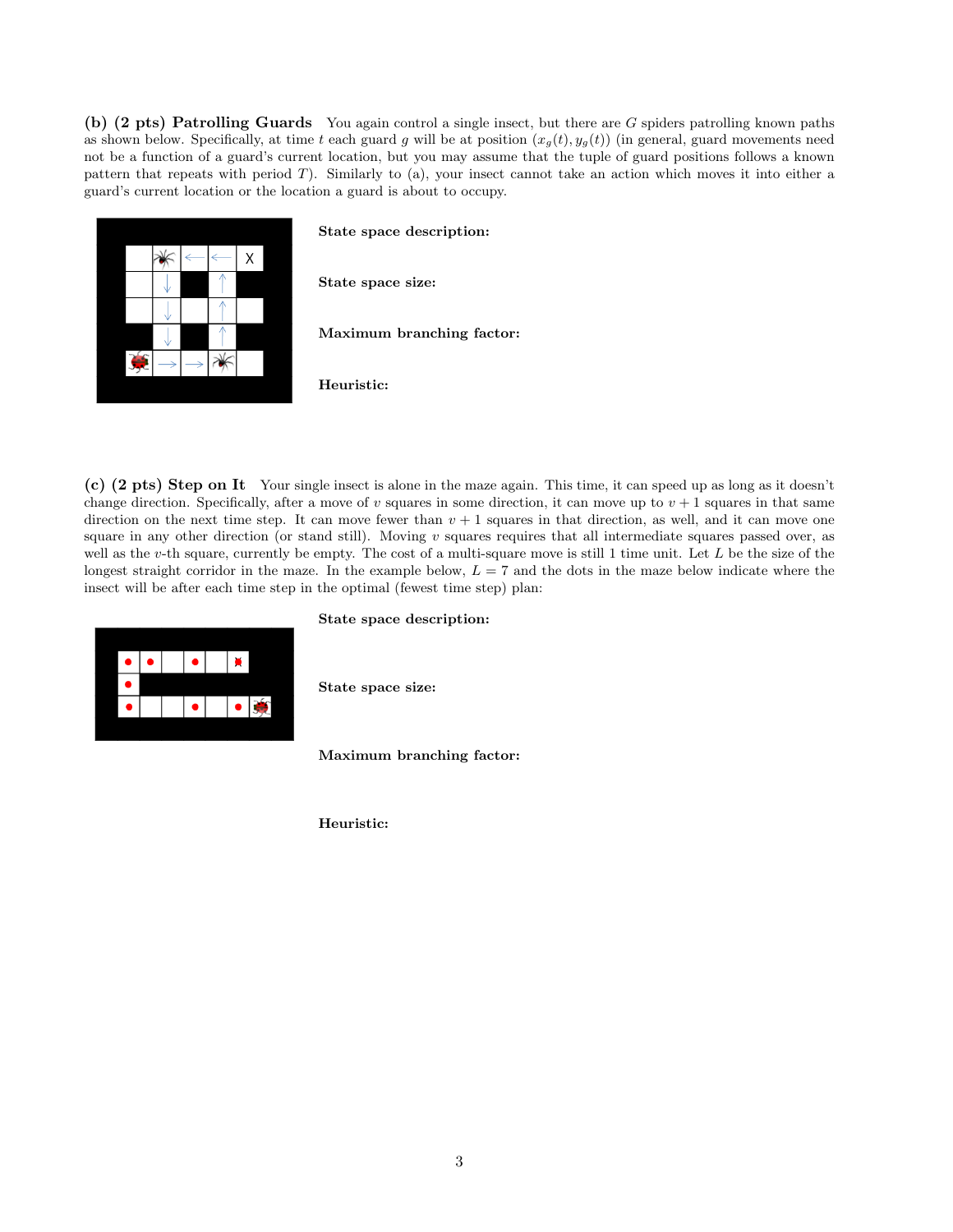(d) (2 pts) Lost at Night It is night and you control a single insect. You know the maze, but you do not know what square the insect will start in. Let M be the set of non-wall squares in the maze, i.e.  $|M| = N$ . You must pose a search problem whose solution is an all-purpose sequence of actions such that, after executing those actions, the insect will be on the exit square, regardless of initial position. The insect executes the actions mindlessly and does not know whether its moves succeed: if it uses an action which would move it in a blocked direction, it will stay where it is. For example, in the maze below, moving left twice and then right twice guarantees that the insect will be at the exit regardless of its starting position.



State space description:

State space size:

Heuristic:

#### Maximum branching factor:

(e) (2 pts) Escape! Your insect is again alone in a maze, but certain squares are filled with pesticide, shown below in green. Those squares are safe to travel through provided the insect does not accumulate more than  $L$  time steps in the pesticide, at which point it would die. You must find a solution where no more than L pesticide squares are used.



State space description:

State space size:

Heuristic:

Maximum branching factor: